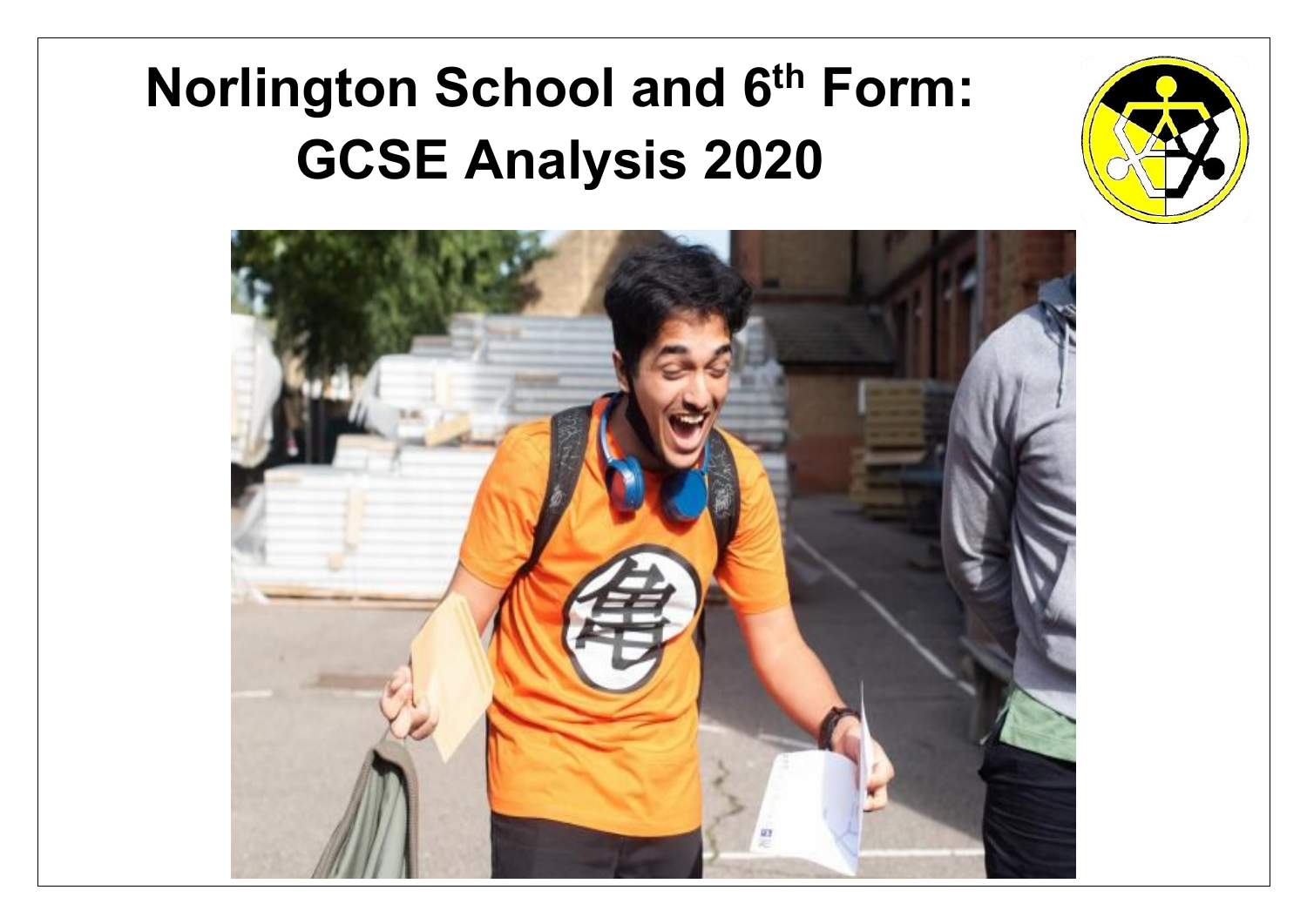## **Norlington School: Academic Overview**

Norlington School is again celebrating as students achieved another set of excellent results this summer. The 2020 GCSE results achieved by our students build on several years of exceptional performance.

**2012** We were recognised as the most improved school in **London in 2012**.

**2013** We received our first letter from the Minster of State for Schools recognising us as a **top 100 schools** nationally. **2014** We were in the **top 1%** of all schools nationally for progress and in the **top 5** of all state Boys' schools nationally and received our second letter recognising us as one of the **top 100 schools** nationally from the Minster of State for Schools.

**2015** We were awarded **Gold Club status** under a scheme set up by the Mayor of London to recognise

exceptional schools in the capital.

**2016** We received our third letter recognising us as one of the **top 100** schools nationally from the Minster of State for Schools.

**2017** We were in the **top 4%** of schools nationally for English and Maths

**2018** We were ranked 2<sup>nd</sup> nationally for non selective Boys' schools

**Since 2014 Norlington School and 6th Form has achieved in the Top 4% of all schools nationally**

#### **Key Whole School 2020 Performance headlines**

- **61%** of students achieved 9-5 including English and Maths Well above nation figure of 42%
- Average Pointe Score **57.7** National 45.1
- Almost **1 in 3** students achieved 5+ Level 9-7 grades with **1 in 3** % of all grades at 9-7.
- School Progress 8 value added at **1.01**, (national average for boys 2019 was -0.24)
- Almost 1/3 of all students achieved at least 1 grade above nationally expected in every subject.
- **47.4%** of students gained a Level 7 to 9 in Maths and 10.3% gained a grade 9 in Maths (nationally Level 7 to 9 15.9% & Level 9 2.9%)
- **All** subjects performed significantly above expected when compared to nationally expected performance
- There is limited disparity of performance between student from different backgrounds. This supports our position that as a school we live by our motto **'We work together, we enjoy together and we all achieve together'**.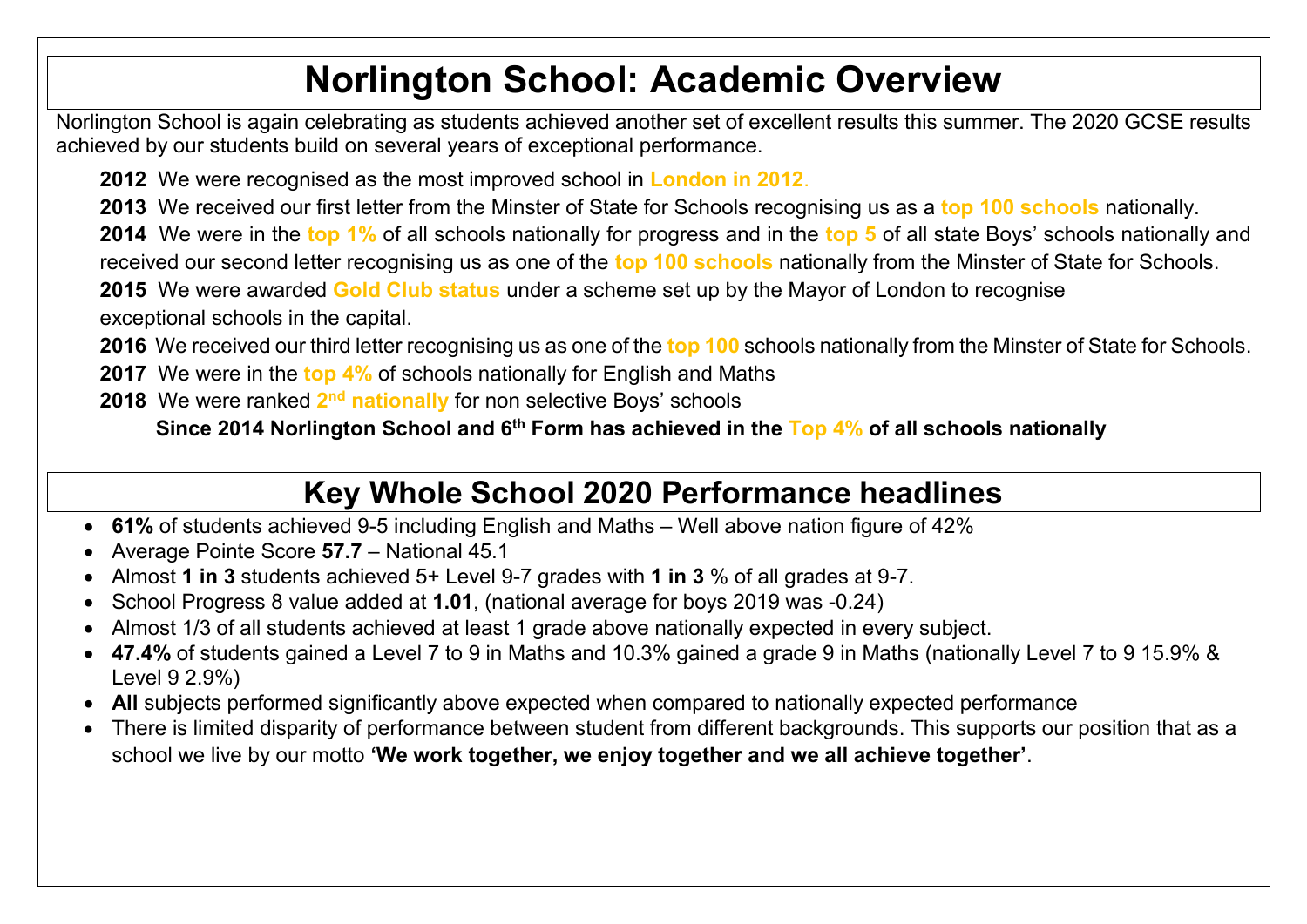#### **Norlington School Academic Performance Overview: 6 Year Trend**

|                                 |                                              | 2015 | 2016 | 2017 | 2018 | 2019 | 2020 |
|---------------------------------|----------------------------------------------|------|------|------|------|------|------|
| Level 5 EM                      | Norlingotn Level 9 - 5 EM                    |      |      | 44%  | 63%  | 50%  | 61%  |
|                                 | <b>Waltham Forest Average</b>                |      |      | 41%  | 40%  | 43%  | 43%  |
|                                 | <b>National Average</b>                      |      |      | 40%  | 40%  | 43%  | 40%  |
| Level 4 EM<br>or A*-C EM        | Norlington                                   | 64%  | 57%  | 74%  | 77%  | 68%  | 84%  |
|                                 | <b>Waltham Forest Average</b>                |      | 59%  | 63%  | 66%  | 64%  | 64%  |
|                                 | <b>National Average</b>                      | 56%  | 62%  | 64%  | 60%  | 64%  | 60%  |
| 5+ Level 9-7<br>or $A^*/A$      | Norlington                                   | 25%  | 12%  | 16%  | 30%  | 25%  | 32%  |
| <b>Total Grades</b><br>/ Levels | <b>Norlington Total A*-C or</b><br>Level 9-4 | 89%  | 66%  | 72%  | 82%  | 75%  | 87%  |
|                                 | Norlington Total A*/A or<br>Level 9-7        | 22%  | 14%  | 18%  | 32%  | 25%  | 33%  |
| <b>All Students Progress 8</b>  |                                              | 1034 | 0.28 | 0.4  | 0.8  | 0.42 | 1    |

**Norlington Schools Value Added/Progress 8 performance has been significantly above the national average since 2012.**

| <b>Significantly above national</b> |  |
|-------------------------------------|--|
| <b>Above National</b>               |  |
| <b>Below National</b>               |  |
| <b>Significantly below National</b> |  |

School **Value Added** compares performance of similar students across the country. The measure shows average points above/below expected per subject based upon 8 subjects with 1 being equal to one grade per subject. These 8 subjects must include;

- **English** (2 Grades)
- **Maths** (2 Grades)
- **Ebbac Subjects Element** (3 Grades)
- **Open Element** (3 Grades)